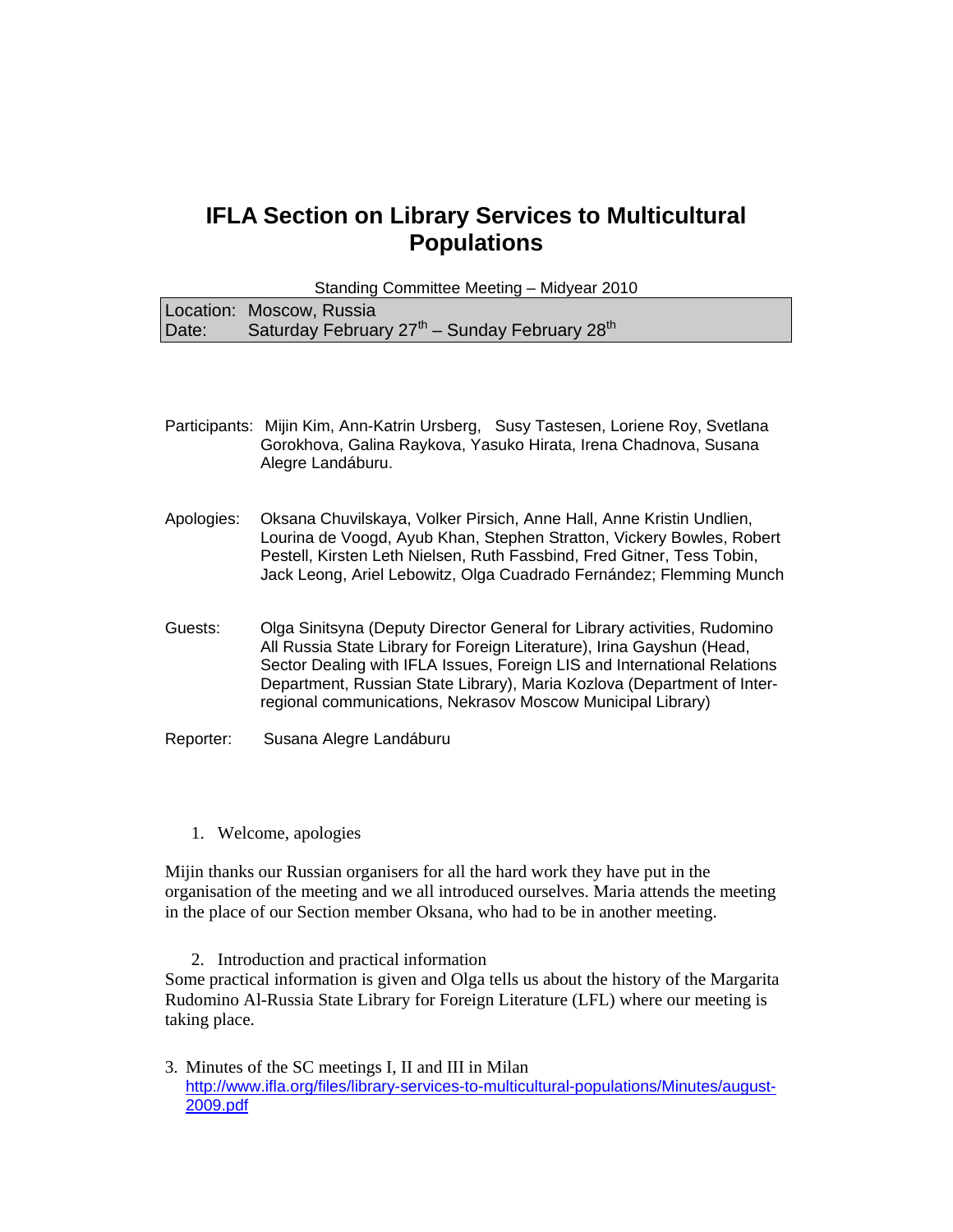- follow up items
- feedback on Milan.
- report on Palermo

Minutes are approved.

Unfortunately the paper we submitted from our session in Milan (Kirsten's) was not selected for the IFLA Journal this year.

Ann Katrin reports about Palermo. It was a small but very interesting and successful seminar with very good speakers. Ann Katrin stressed her gratefulness to Domenico Cicarello for the splendid local arrangements and all his work for the organisation of the conference, and thanked the Italian organisers and Susana for their help.

# 4. Chair's report; information on SC and HQ

Mijin reminded us about the new structure with the Leadership Forums. The Chair of our Division, Judy Field, does not have the same role as the one the Chair of the Division used to have in the older structure.

We discussed our concerns about the communication in the new structure.

- 5. Treasurer's report; finances,
	- Administrative and project Money, update

Susy made the finances report from 2009.

This year, besides the administrative money we are given, we have been appointed funding for the three different projects we asked it for:

- The IFLA Multicultural Library Manifesto. Marketing and distribution
- Multicultural communities: Guidelines for Library Services. Marketing and distribution
- SIG: publication called *Library Services to Indigenous Populations: Protocols and Case Studies*

We have some new promotional material that Susy has made, she shows around the new pens and USBs and copies of the Section Cds.

5a. Secretary's Report, Workschedules, etc.

http://www.ifla.org/files/library-services-to-multiculturalpopulations/WorkSchedule/Workschedule%202009-10.pdf

Susana made the secretary's report.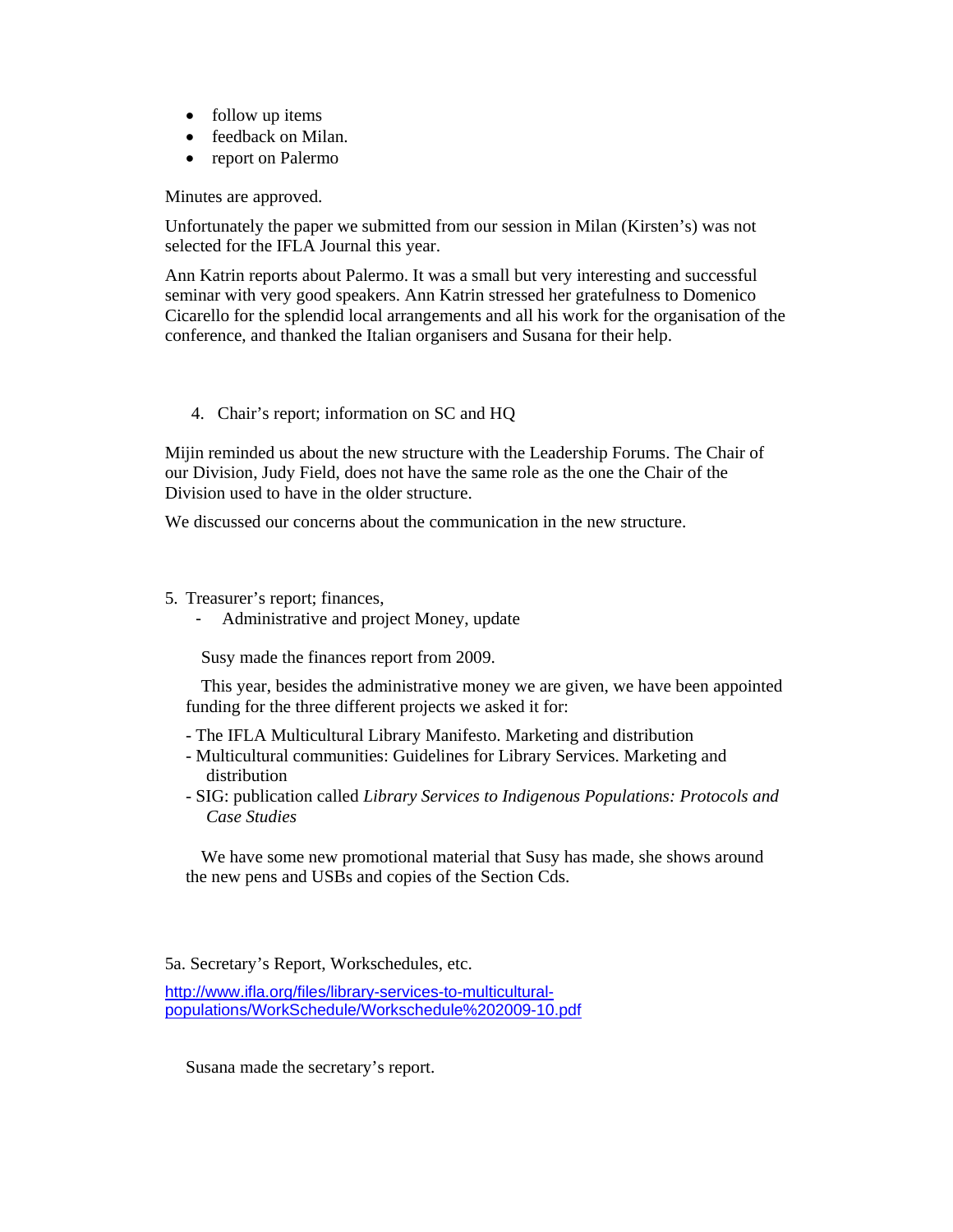We discussed making a summary –one or two pages- of the guidelines so that, since they are long and therefore it is sometimes difficult to get translations, at least a summary can be translated into other languages. We will discuss it and create a working group for it in Sweden, and invite Robert to be part of it.

The ten reasons leaflet has been translated into Armenian, but it needs revision before being published. Susy has done the layout.

Workschedule was revised.

Ann Katrin has done some additions to the Tips for organising a satellite meeting documents.

We will ask IFLA for a list of the members from the countries that we represent so we can address them in order to encourage then to register for our Section as well.

# 6. Membership

- Report of Recruitment Officer
- New Membership Recruitment
- Updating list of members (Dec. 2009 attached)
- List of national members/Mijin
- Leaflet, status by working group

Susana reported Volker's information that there has not been much activity in recruitment since Milan. We discuss the case of a possible Israeli librarian that could be recruited for next year nominations.

Clara was going to write a recruitment strategy for the Section.

We will ask IFLA for a list of the members from the countries that we represent so we can address them in order to encourage then to register for our Section as well.

Our outgoing members this next year that need to be renominated in the next elections are: Ayub, Flemming, Svetlana, Tess, Volker and Susana. Ann Katrin, Robert and Yasuko will be leaving after 8 years of service to the Section.

Loriene needs to be reappointed as well as SIG Convenor, after completing her two-year term.

We also have a Canadian student who will be attending Copenhagen and would like to volunteer to help the Section, Jamie Johnson.

Ann Katrin reports about the grants that the Gothenburg Committee is giving to the delegates proposed by the Kenya Library Association for them to attend Gothenburg's **Conference** 

The leaflet will be discussed in Gothenburg.

7. The Multicultural Library Manifesto

• Status from Kirsten (by Mijin) http://www.ifla.org/en/publications/the-iflaunesco-multicultural-library-manifesto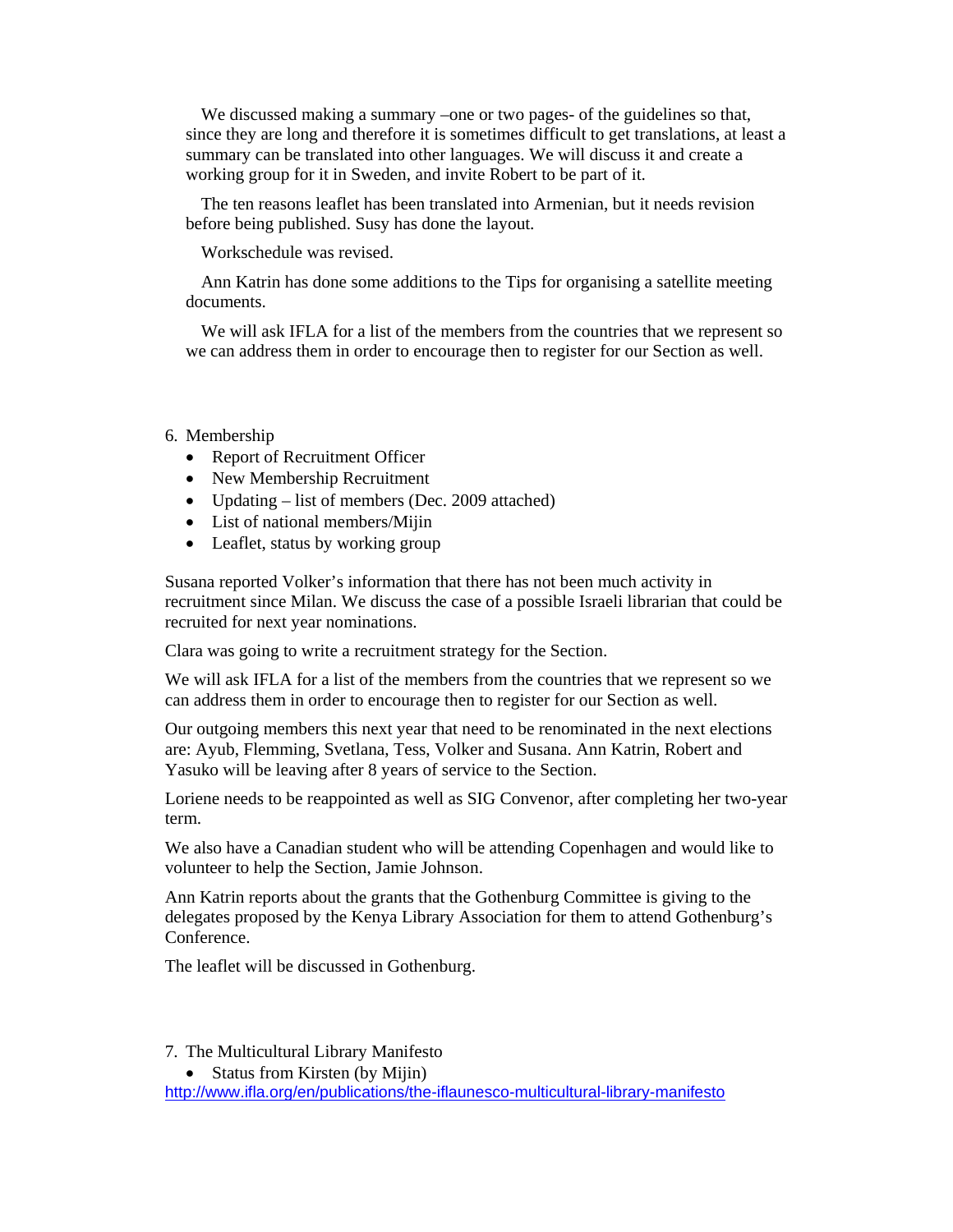- Next Steps for Manifesto

As we know, it was introduced in Paris UNESCO General Conference and accepted. Stuart Hamilton from IFLA was representing IFLA. When the minutes are accepted in April this year, it will mean that all the endorsements will be approved and there we will finally have it approved by UNESCO. We will follow up with UNESCO to see what their next steps will be.

We discuss a strategy for the implementation and promotion of the Manifesto. We think of flyers, or a documents explaining what the manifesto is about, with practical examples, and of contacts networks.

As for new translations, Ayub will be asked for Arabic. Susy will contact for a Chinese translation.

Our Russian colleagues tell us that they will present the Manifesto in the next Russian Library Associations meeting. We think of sending a note in terms of endorsement and acceptation to our national library associations.

Different ideas come up, we will discuss this perhaps during our second meeting in Gothenburg to get a clear strategy.

### 8. Guidelines

• Funding and Translations, status by Susy and others http://www.ifla.org/en/publications/multicultural-communities-guidelines-for-libraryservices-3rd-edition

From the IFLA working languages, we only have Arabic and Spanish left for guideline translations.

Spanish is already being done by Olga and Susana, and Ayub is in charge of finding someone for the Arabic version.

Guidelines are already translated into Chinese, Russian, Dutch, German and French.

We will ask Flemming for a Danish translation.

Yasuko reports that Japanese is being done too, and she has asked a Korean librarian for a Korean version.

Norwegian is also being done.

Lourina might find someone for it to be translated into Swahili.

The Russian colleagues will try to find translations into Byelorussian, Ukrainian, etc.

The Manifesto has being translated to 14 different languages so far: http://www.ifla.org/en/publications/iflaunesco-multicultural-library-manifesto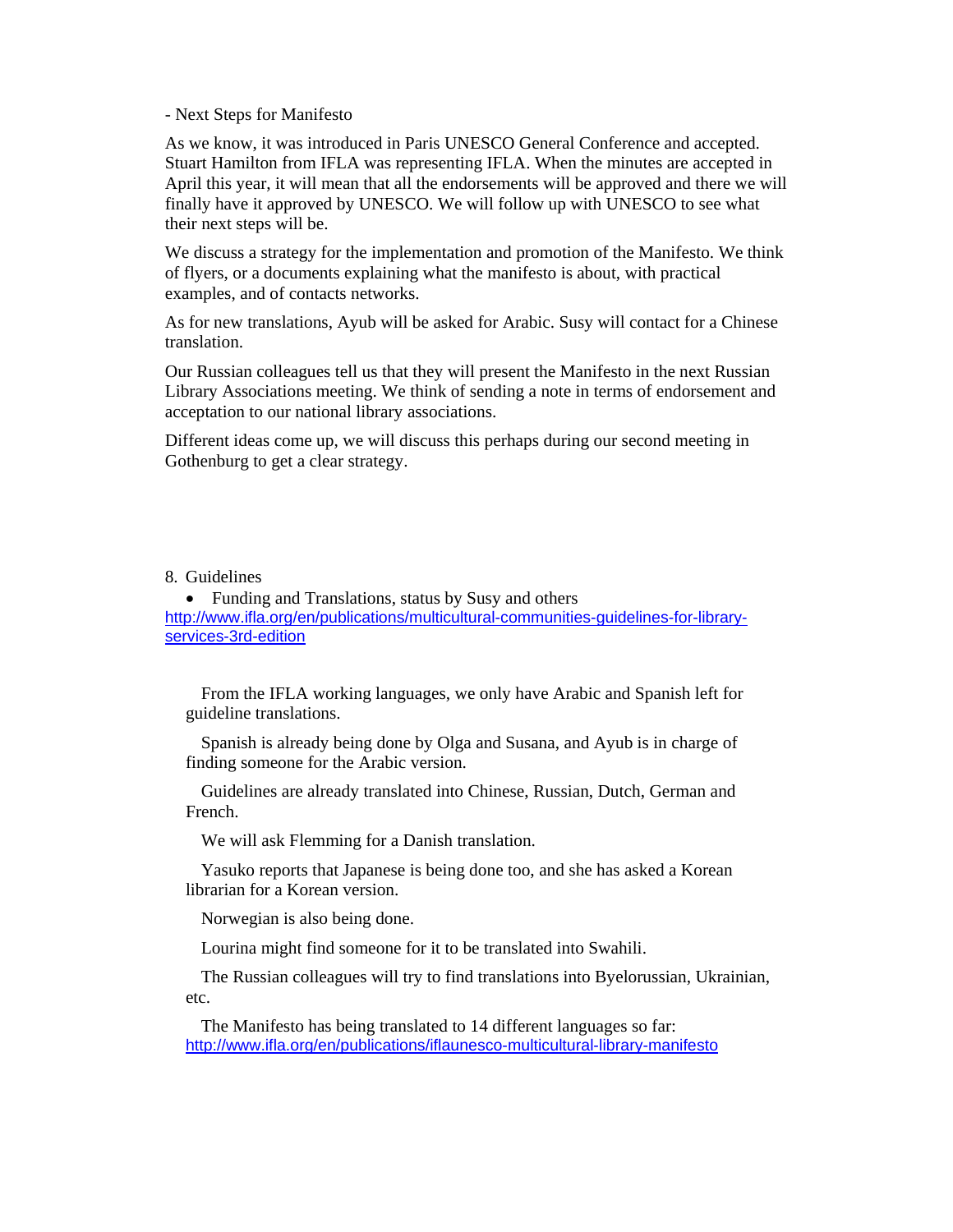We think of having the guidelines as an IFLA publication. We will follow up with Sjoerd. We will also work in their promotion but before we will focus more on the Manifesto. Part of the promotion could be the summary of the guidelines, specially to have it translated (see point 5a)

#### 9. Strategic Plan 2008-10 http://archive.ifla.org/VII/s32/annual/sp32-09.htm

• Revised August 2008

We go through the revision of the strategic plan for 2011-2012, we will approve it in Gothenburg and have it submitted this fall.

# 9a. Annual Report Submission

We don't submit one since we already submit different reports.

- 10. Special Interest Group Indigenous Matters
	- Status by Loriene
	- SIG on Facebook

The SIG was a year old last December. They have a successful Facebook group http://www.facebook.com/group.php?gid=66990630010 which everyone can join. On 21<sup>st</sup> April 2010 it has 291 members. After Milan's session it was decided that one of the first priorities would be the promotion of indigenous languages. 5 taskforces have been set and they have been working on different themes. They also use Skype for communication.

They have been appointed funding for a publication that will feature examples of library services to indigenous populations in different parts of the world. Loriene will be in contact with Jack for the uploading of SIG's material in the website. Mijin congratulates Loriene on how much work the SIG has already done.

- 11. IFLA in Sweden 2010
	- Gothenborg Session, status by working group
	- Gothenborg IFLA Schedules, extra meeting, hotels

Ann Katrin reports about the organisation of the IFLA Conference, the study tours. This year the Conference starts on Tuesday with the Standing Committee meetings.

AK has reserved 6 rooms in her name in a hotel, any Section member wishing to have one of the rooms must contact her. Early reservations of hotels are recommended.

As we would like to have a one day meeting, AK is in charge of finding a room where we can have it -on Tuesday- It would start around 9 and end around 6 so that everyone can attend their caucuses. We will probably have a second meeting during the week as well. More information on this will follow.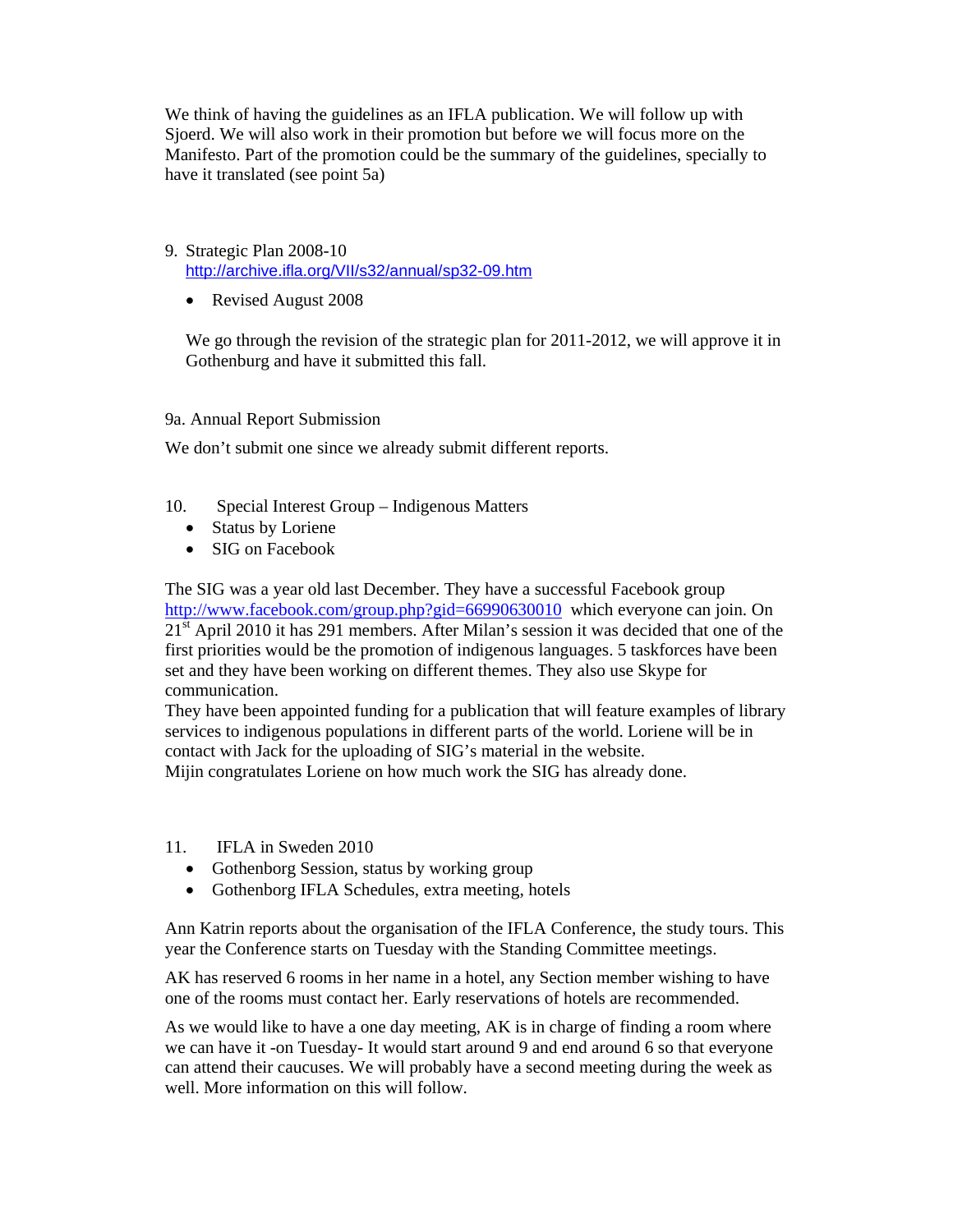Loriene reports on the SIG's session for Gothenburg. It is a two-hour slot. Five taskforces have been established, each deals with a different activity. There will be an update on their activities so far, and the second part of the session will be either a discussion or a presentation from a speaker. This will be confirmed later. We discuss possible speakers.

The Section has two joint sessions (please check the programme at a later date as there might be variation in the schedule: http://www.ifla.org/en/ifla76/programme):

On Saturday 14 from 9.30 to 11.30 and from 11.45 to 12.45 we have a joint session with Literacy and Reading Section under the theme *Libraries promoting reading in a multicultural, multilingual society*.

On Sunday 15 from 8.30 to 10.30 we have a joint session with Libraries for Children and Young Adults Section under the theme *Is my library really open and inviting to children and young adults regardless their cultural background?* 

As usual, a Section dinner will be held in Gothenburg. The conference centre is in the city centre do probably we will be able to choose a restaurant close by. Ann Katrin will check with the organiser so that it does not coincide with other IFLA social events.

11a. Copenhagen Conference, report and status by Susy

The Conference website is http://www.iflacopenhagen.com/ . Registration is open, it is about 150 euros.

The IFLA Conference finishes on Sunday 15 th August and the Satellite starts on Monday 16 with a welcome reception in the evening, allowing for travel. It is about 3 hours on train from Gothenburg to Copenhagen or a 45 minute flight. There is a direct bus as well. If you travel by train or bus, reservations are recommended.

The general schedule can be consulted on the website. It will be held on  $16<sup>th</sup>$  in the afternoon and evening (visits & reception), and presentations on  $17<sup>th</sup>$  and  $18<sup>th</sup>$ .

The conference will deal with both general multicultural issues and specific indigenous issues. The call for papers attracted a lot of interest and the programme will be published soon.

We also discussed dissemination of the conference through our Section members.

- 12. IFLA in Puerto Rico 2011
	- establishing a working group
	- study tour, New York

We will establish a working group for the session in Sweden We discussed about holding the New York study tour before or after the Puerto Rico Conference. We gave suggestions to the working group (Yasuko, Tess and Fred) that it would around 2 or 3 days long mixing cultural and library visits. A more detailed proposal will be presented in Sweden.

13. Information and Communication Matters